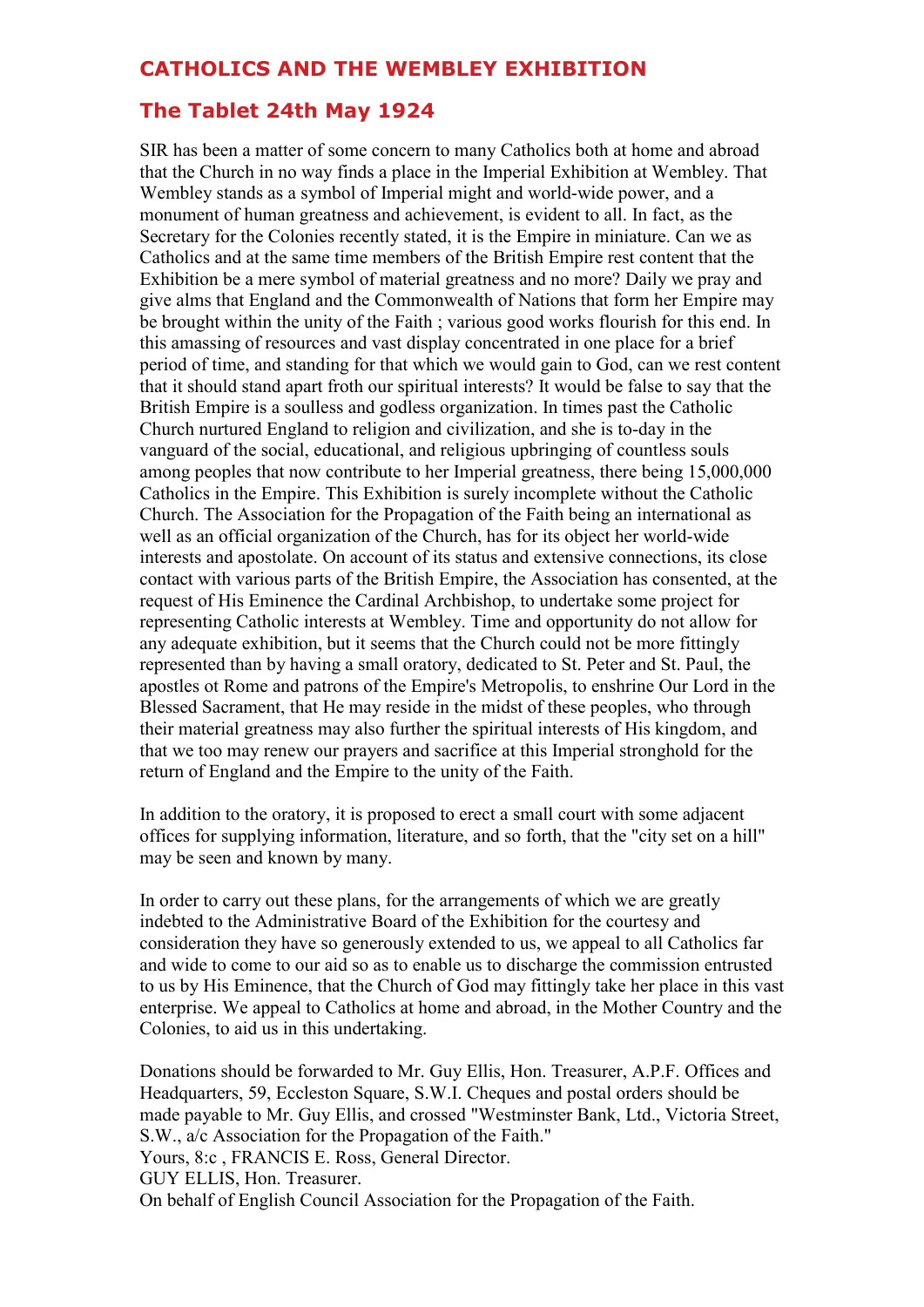### **THE WEMBLEY EXHIBITION ORATORY**

### **The Tablet 28th June 1924**

#### DESCRIPTION OF THE BUILDING.

The Catholic Oratory which has been erected at the British Empire Exhibition at Wembley is to be blessed and opened by the Cardinal Ardhbishop next Monday forenoon *(June 30th),* when Mass will be celebrated by the Right Rev. Mgr. Dunn, Prefect Apostolic of Borneo, followed by an address from His Eminence, and Benediction. Afterwards, at a private luncheon at the Lucullus Royal Enclosure, at the invitation of Adele Countess Cadogan, Lady Sykes and Mrs. Passmore, the following guests will meet His Eminence : Sir Travers Clarke, Chief Administrator of the Exhibition ; Sir Laurence Weaver, of the United Kingdom Exhibits ;

• the Catholic Commissioners of the Dominion and Colonial Sections; and members of the Council of the Association for the Propagation of the Faith.

The oratory, which is situated by the railway cutting between the South African and Ceylon Pavilions, and opposite the Malta section, has been designed by Mr. A. S. G. Butler, A.R.I.B.A. The design, of a total length of seventy feet, by twenty-five feet wide, comprises an oratory chapel, an atrium or court, and two rooms for offices, the whole being in the old Franciscan style of the Californian missions, The altar-piece is by Mr. William Lacy, of Hounslow, and Messrs. Humphries have erected the building. The dedication, to SS. Peter and Paul, is indicated by statues of those Apostles and also in the following inscription :—

### D.O.M.

In Honorem Sanctorum Petri et Pauli Urbis et Orbis Apostolorum Londinii et Westmonsterii Patronis Aedicula Haec Pro Pace Britannica Dedicataest.

The furnishing of the oratory 'throughout has been undertaken by Messrs. Burns Oates  $\&$ Washbourne, Whilst the Association for Perpetual Adoration and Work for Poor Churches is supplying the altar linen and vestments. A book room is being established under the management of the A.P.F., assisted by the Catholic Truth Society ; and a priest will be in constant attendance in the inquiry bureau during the period of the Exhibition, to give information, conduct devotions, and hear confessions. In the atrium will be a display of maps, charts, diagrams, &c., under the management of Father Edward King, S.J., illustrative of the extent and work of the Catholic Church both in the Empire and throughout the world.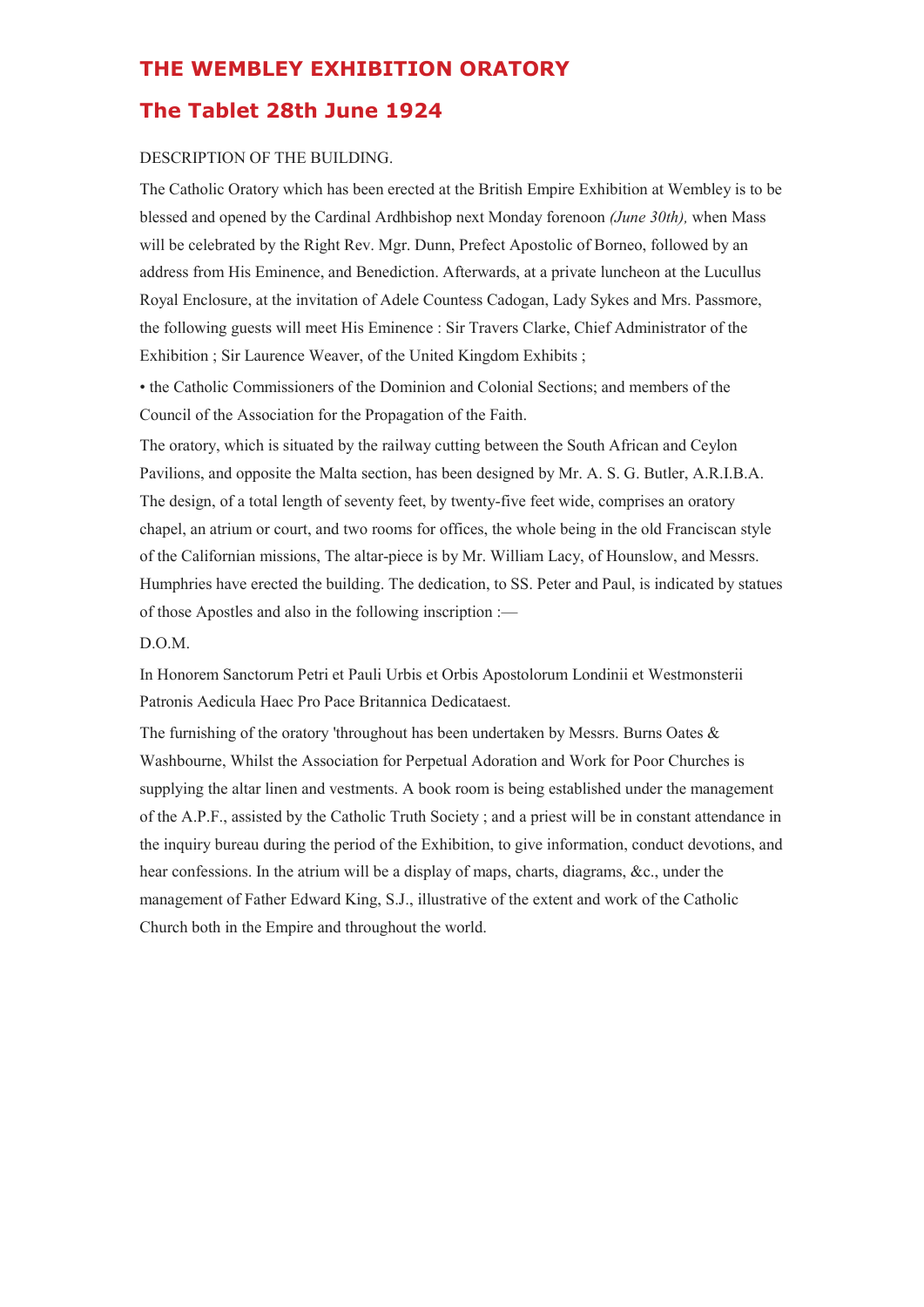